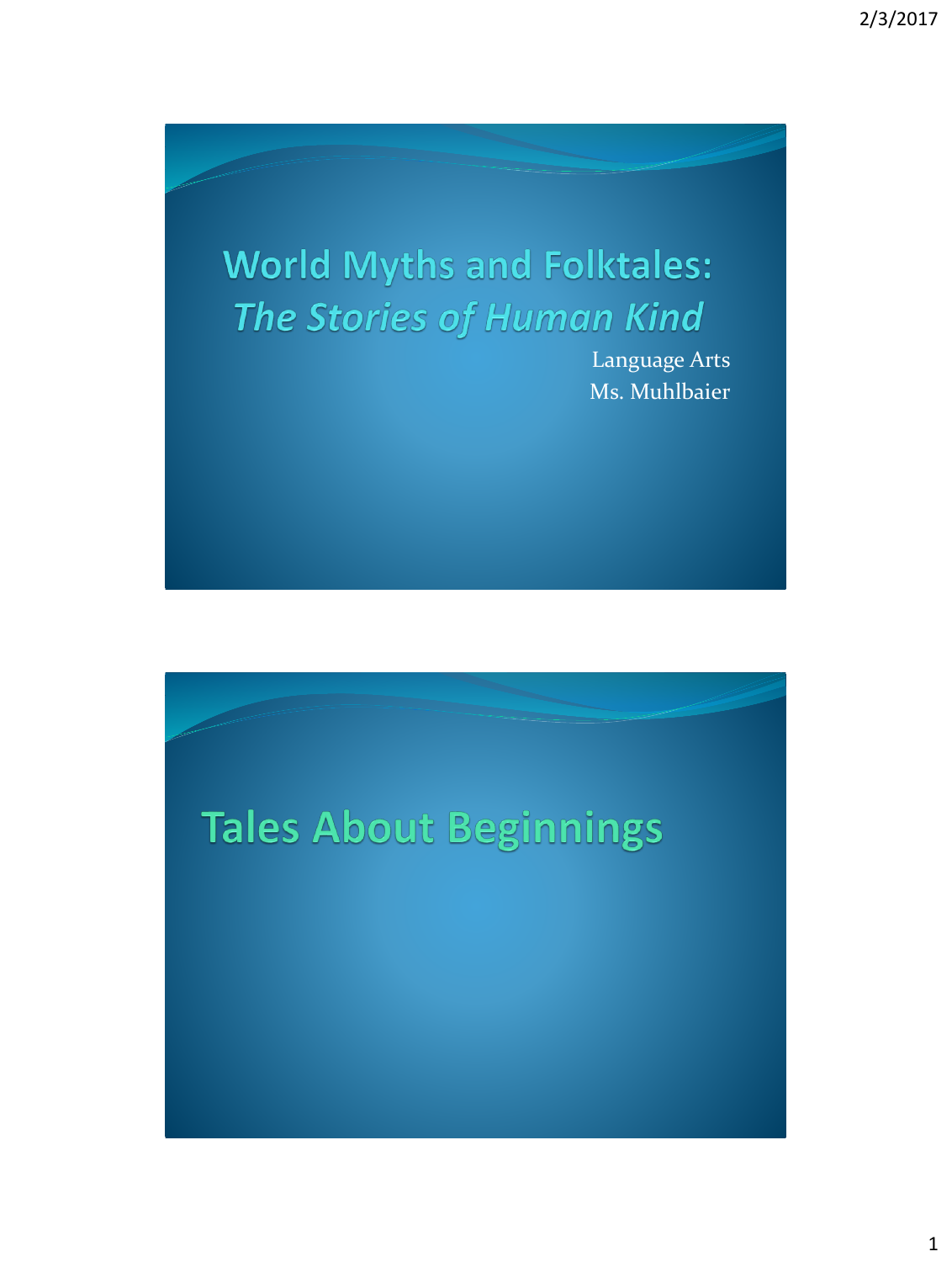## Origin Myths

• Definition: Stories that explain how things came to be.

 Most cultures have myths that explain how the universe was created, how the world might end, and a "Golden Age" – a time when the world enjoyed perfect peace, happiness, and prosperity – but the Golden Age is lost when evil, sickness, and death come into the world.

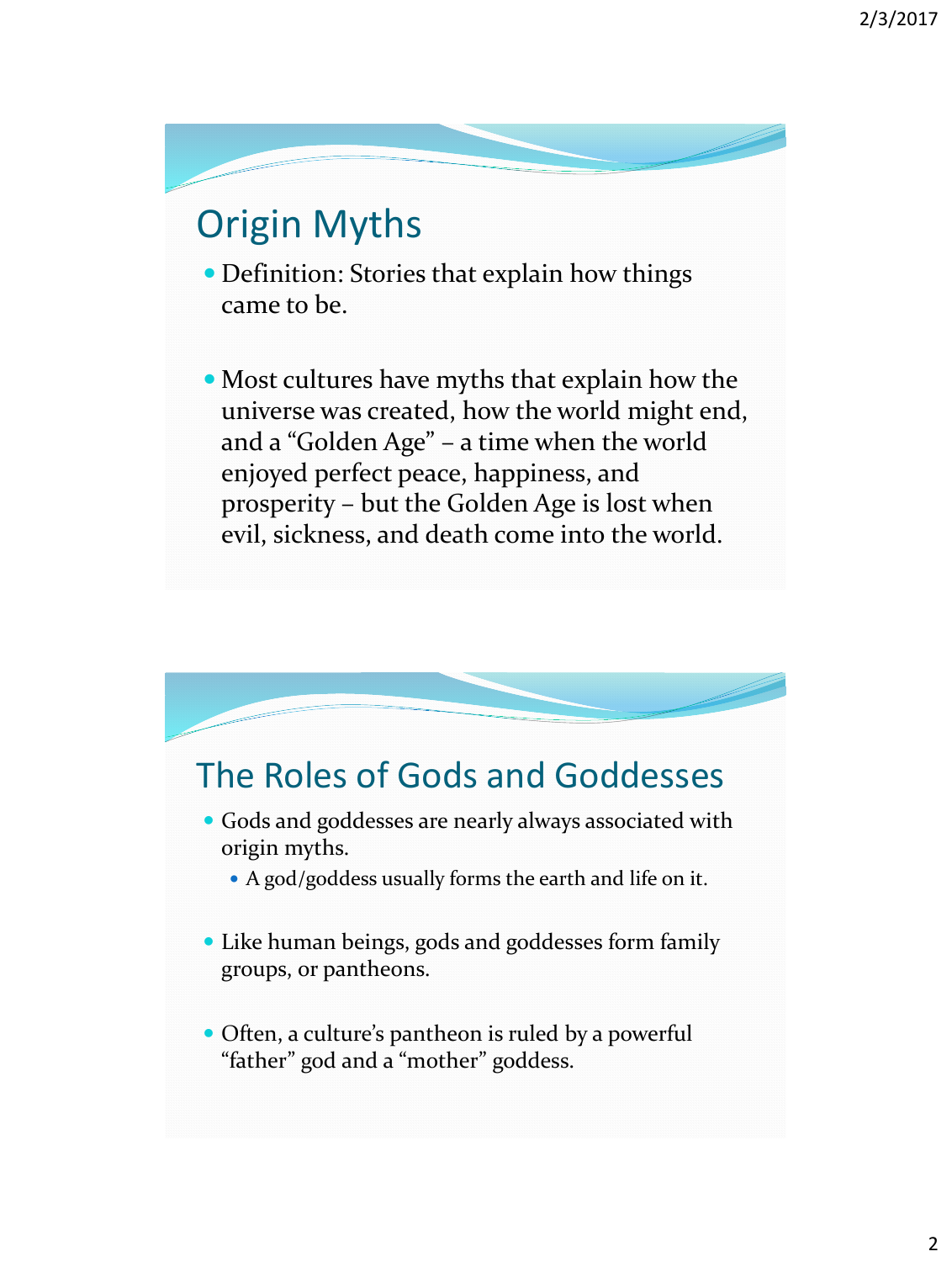### The Staying Power of Mythic Patterns

- **Motif-** Themes, characters, and images that recur throughout different myths.
- **Archetype-** A pattern or model that serves as the basis for different, but related, versions of a character, plot, or theme.

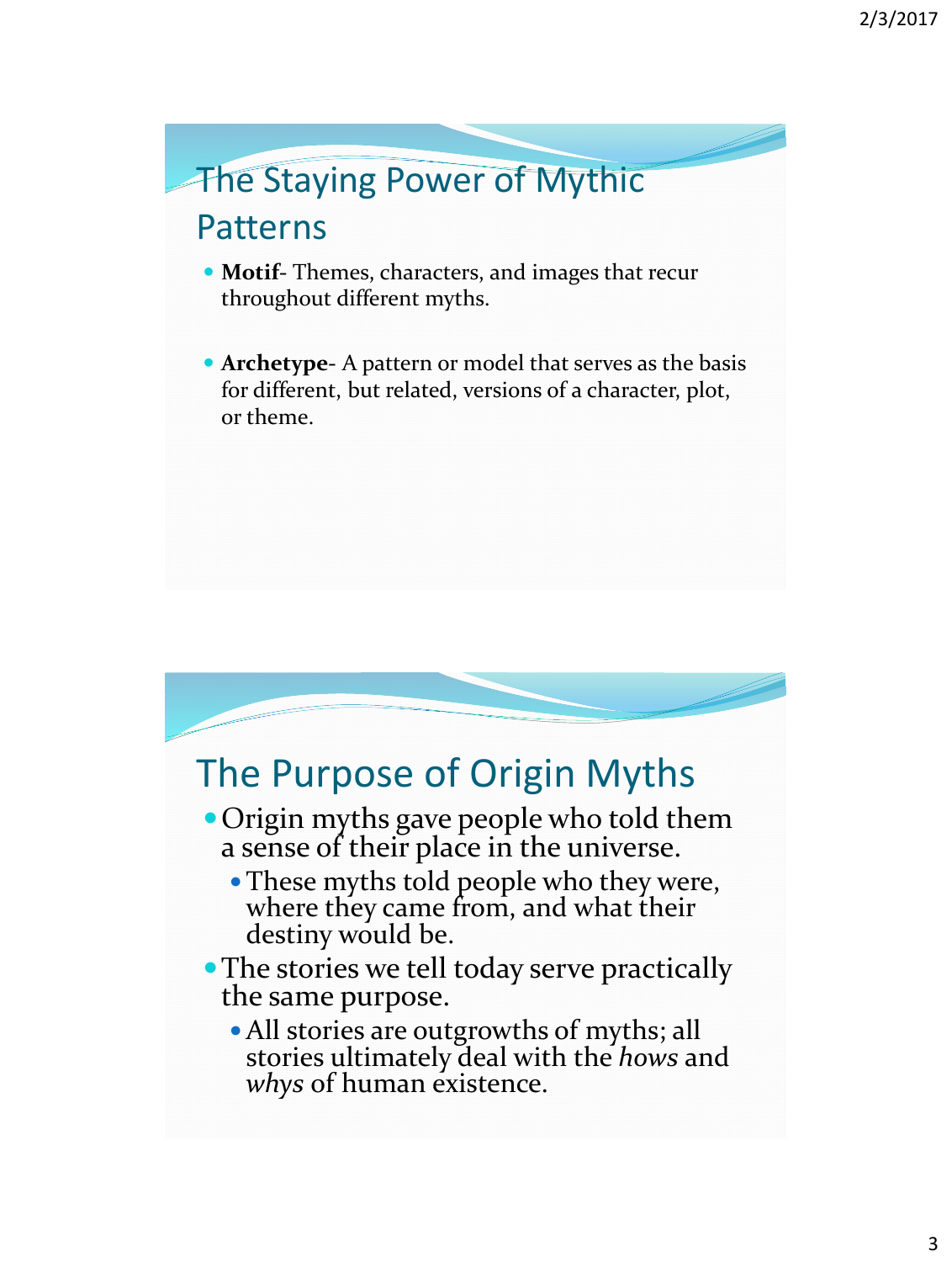



- The Hebrew Bible tells the history of the Jewish people and presents the basic laws and teachings of their faith.
- The contents of the Hebrew Bible existed first in the oral tradition.
- It consists of 24 separate books, beginning with the Book of Genesis.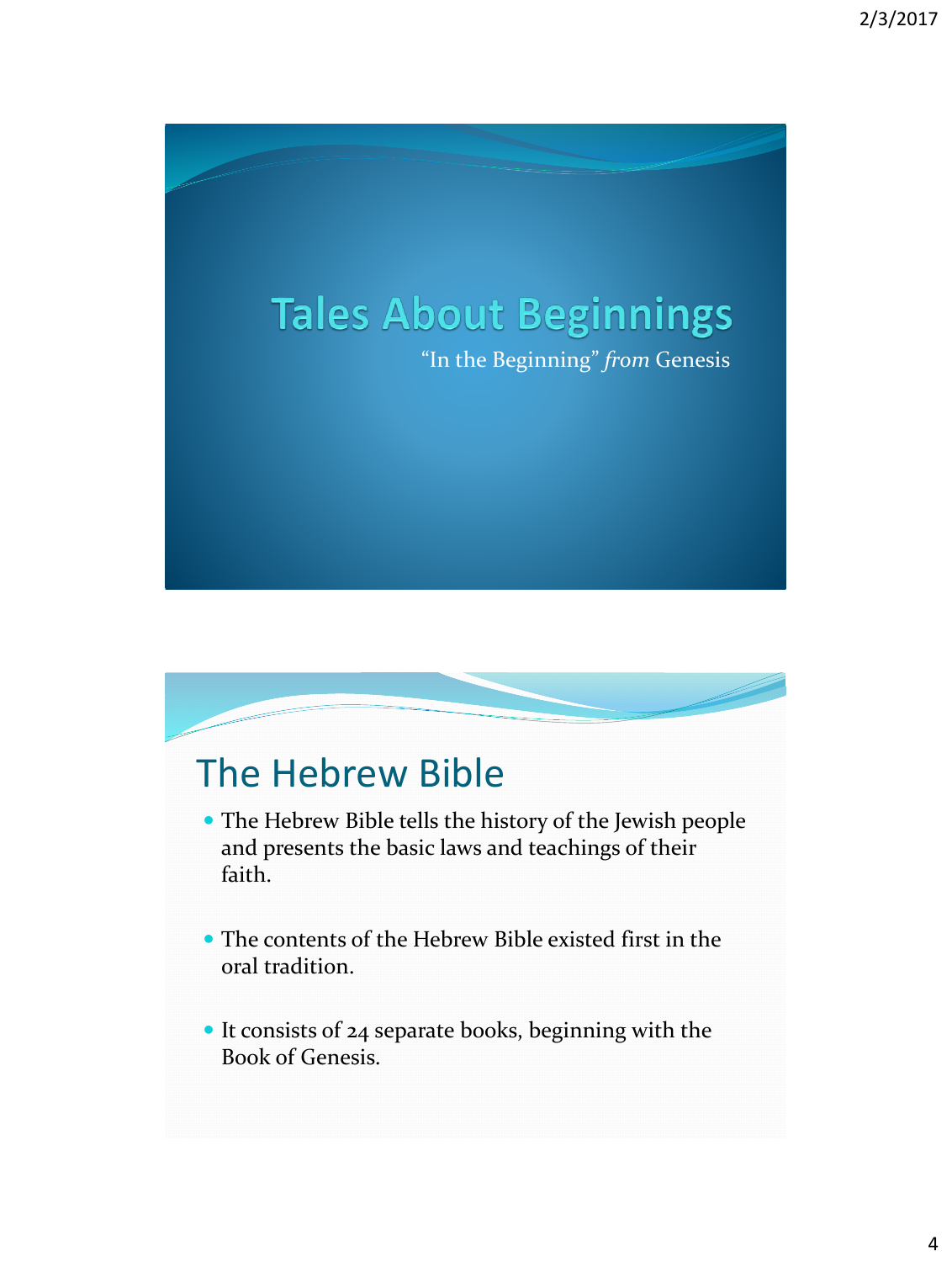#### The Torah

- The Book of Genesis is the first of the Five Books of Moses, or the Torah.
- The Torah contains the earliest historical narratives of the Jewish people.
	- Narrative: a kind of writing that tells a story or relates an event.
- The Torah also contains the basic tenets, or beliefs, and laws of Jewish faith.

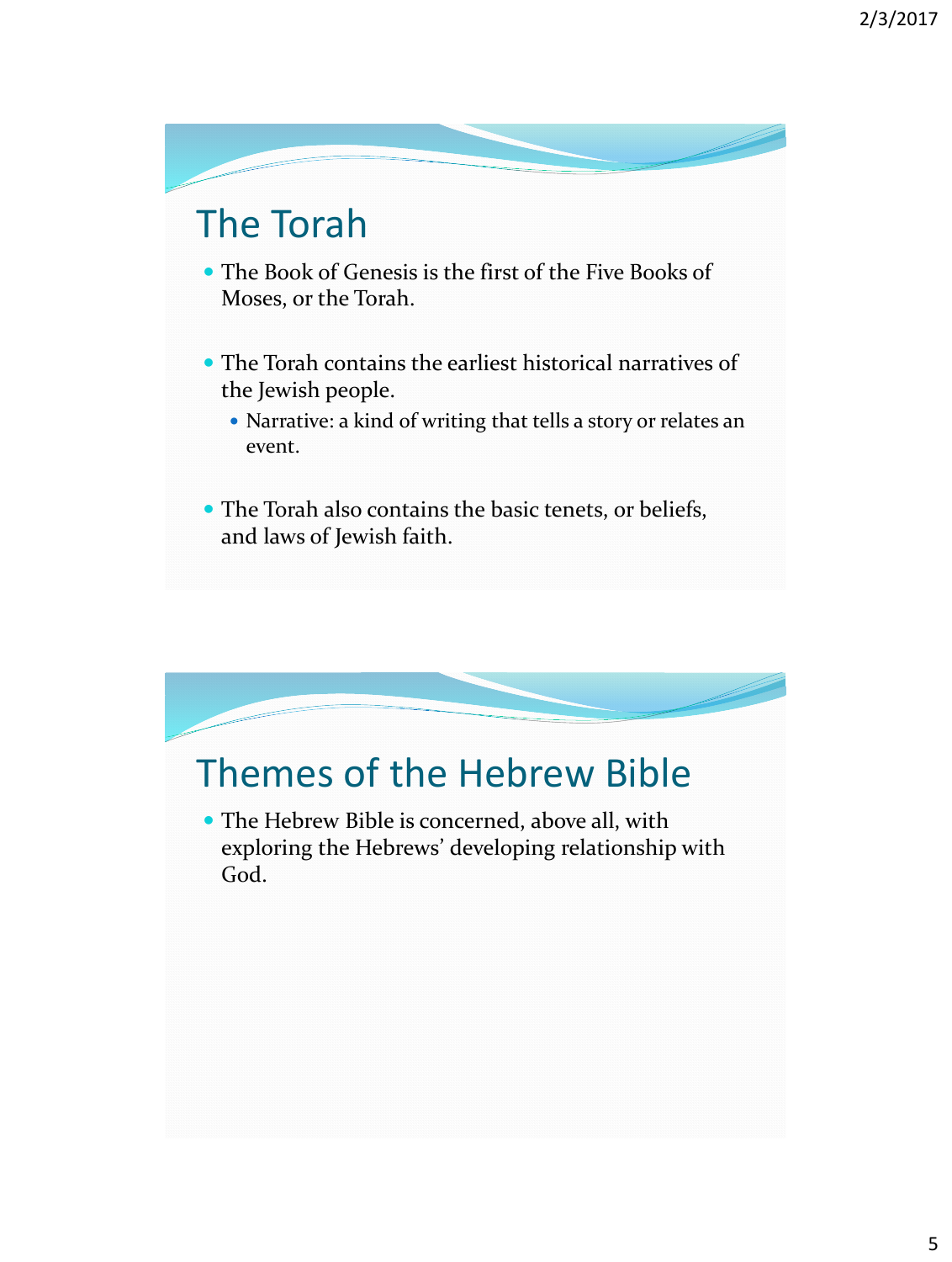#### Literary Significance: Origin Myths

- Genesis (in its entirety) explains:
	- Birth of the universe
	- Emergence of evil
	- Cause of the Great Flood
	- Origin of language
	- Development of God's covenant with the Hebrew people

#### Literary Significance: Repetition

- Characteristic to many origin myths is the use of repetition – the repeating of words, phrases, or even entire sentences or passages.
- Repetition can serve several functions in a work of literature:
	- Creates rhythm
	- Builds suspense & adds dramatic intensity
	- Serves to emphasize important words and ideas